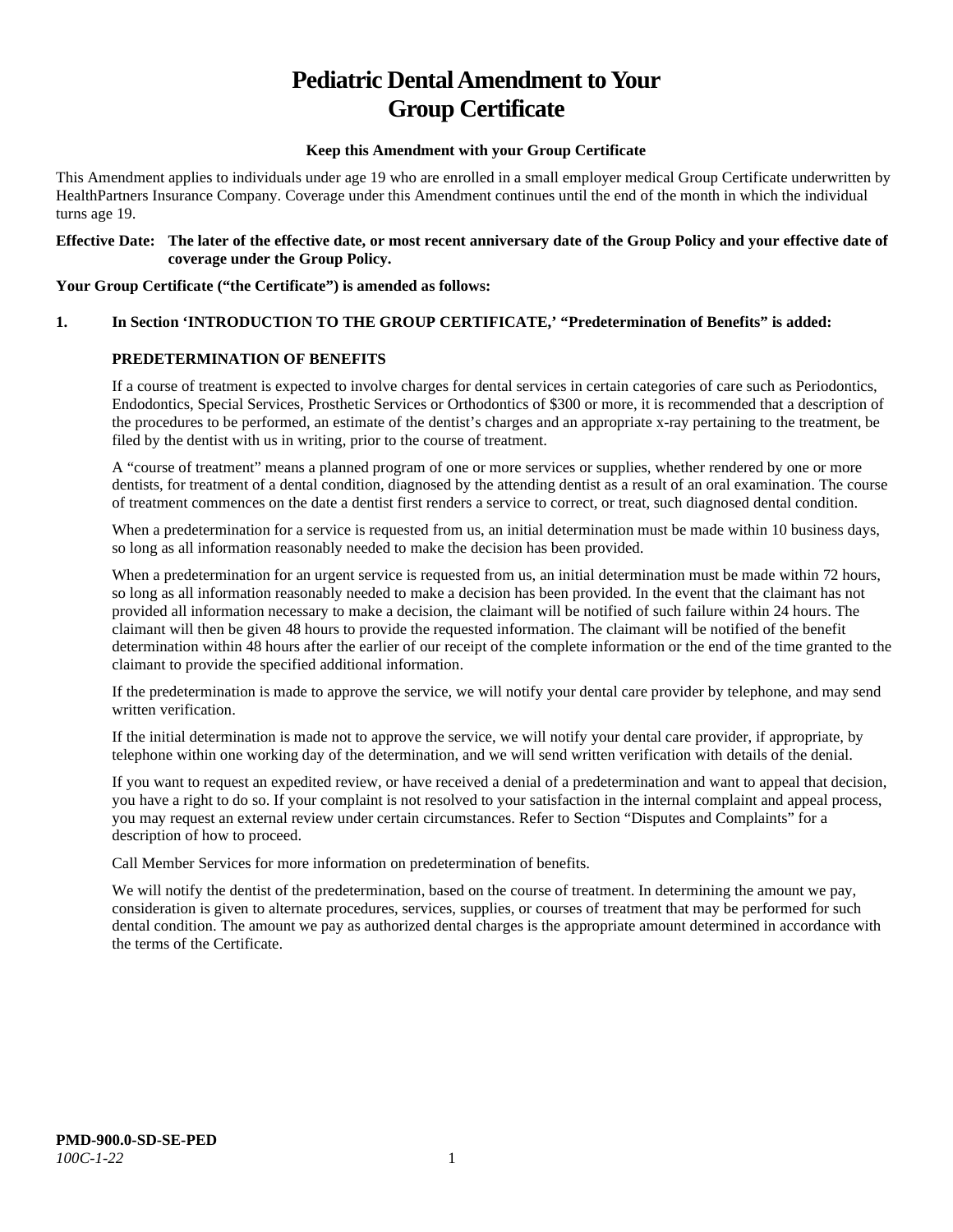If a description of the procedures to be performed, and an estimate of the dentist's charges are not submitted in advance, we reserve the right to make a determination of benefits payable, taking into account alternate procedures, services, supplies or courses of treatment, based on accepted standards of dental practice.

Predetermination for services to be performed is limited to services performed within 90 days from the date such course of treatment was approved by us. Additional services required after 90 days may be submitted in writing, as a new course of treatment, and approved on the same basis as the prior plan.

#### **2. In Section 'DEFINITIONS OF TERMS USED,' the following definitions are added:**

**Clinically Accepted Dental Services.** These are techniques or services, accepted for general use, based on risk/benefit implications (evidence based). Some clinically accepted techniques are approved only for limited use, under specific circumstances.

**Consultations**. These are diagnostic services provided by a dentist or dental specialist other than the practitioner who is providing treatment.

**Cosmetic Care.** These are dental services to improve appearance, without treatment of a related illness or injury.

**Customary Restorative Materials.** These are amalgam (silver fillings), glass ionomer and intraorally cured acrylic resin and resin-based composite materials (white fillings).

**Date of Service.** This is generally the date the dental service is performed. For prosthetic, or other special restorative procedures, the date of service is the date impressions were made for final working models. For endodontic procedures, date of service is the date on which the root canal was first entered for the purpose of canal preparation.

**Dentist.** This is a professionally degreed doctor of dental surgery or dental medicine who lawfully performs a dental service in strict accordance with governmental licensing privileges and limitations.

**Elective Procedures.** These are procedures which are available to patients but which are not dentally necessary.

**Emergency Dental Care.** These are services for an acute dental condition that would lead a prudent layperson to reasonably expect that the absence of immediate care would result in serious impairment to the dentition or would place the person's oral health in serious jeopardy.

**Endodontics.** This is the treatment of diseases of the dental pulp. Endodontics includes root canal therapy, pulp capping procedures, apexification and periapical procedures associated with root canal treatment.

**Medically Necessary Orthodontic Services.** These are comprehensive medically necessary services covered for pediatric dental insureds who have a severe handicapping malocclusion related to a medical condition resulting from congenital, craniofacial or dentofacial malformations involving the teeth and requiring reconstructive surgical correction in addition to orthodontic services.

**Oral Surgery.** This is routine surgery involving teeth or alveolar bone, including extraction and alveolectomy. Oral surgery may include other oral treatment and surgery, if a dentist considers it dentally necessary. Oral surgery does not include orthodontia, orthognathic surgery, and placement of dental implants or surgical care that is necessary because of a medical condition.

**Orthodontics.** This is medically necessary dental care for the correction of severe handicapping malocclusion of teeth using appliances and techniques that alter the position of teeth in the jaws.

**Orthognathic Surgery.** This is oral surgery to alter the position of the jaw bones.

**Periodontics.** This is non-surgical and surgical treatment of diseases of the gingiva (gums) and bone supporting the teeth.

**Prosthetic Services.** These are services to replace missing teeth; including the prescribing, repair, construction, replacement and fitting of fixed bridges and full or partial removable dentures.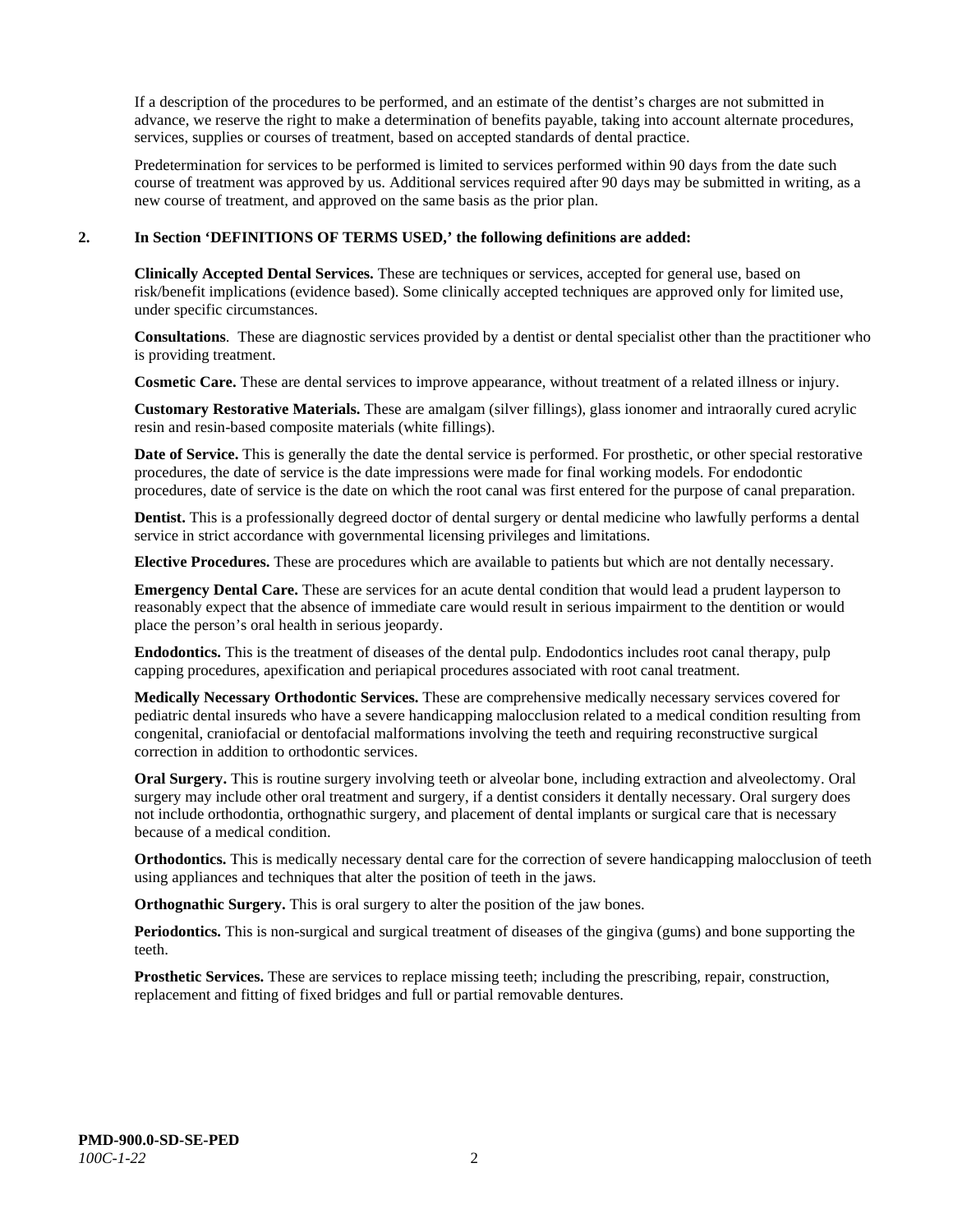# **3. The following are added to Section "SERVICES NOT COVERED," and apply only to Pediatric Dental benefits:**

- Treatment, procedures or services which are not dentally necessary and/or which are primarily educational in nature or for the vocation, comfort, convenience, appearance or recreation of the insured.
- The treatment of conditions which foreseeable result from excluded services.
- For Network Benefits, treatment, procedures or services which are not provided by a network dentist or other authorized provider or are not authorized by us.
- Dental services or supplies primarily intended to alter the shape, appearance and function of the teeth for cosmetic purposes, or for the purpose of improving the appearance of your teeth. This includes tooth whitening, tooth bonding and veneers that cover the teeth, and any services intended to replace existing restorations done historically for cosmetic reasons, even if due to material failure (wear/chipping/fracture) or the presence of decay at the restorative margin. This exclusion does not apply to services for reconstructive surgery. However, to the extent that these reconstructive surgery services are paid as medical services under the Certificate, they are not covered as Pediatric Dental services.
- Hospitalization or other facility charges.
- Local anesthesia or use of electronic analgesia billed as a separate procedure is not covered. Inhaled nitrous oxide is not covered. General anesthesia and intravenous sedation are not covered except as indicated in this Amendment.
- Orthodontic services, except as provided in this Amendment.
- Orthognathic surgery (surgery to reposition the jaws).
- Services which are elective, investigative, experimental or not otherwise clinically accepted.
- Procedures, appliances or restorations that are necessary to alter, restore or maintain occlusion, including but not limited to: increasing vertical dimension, replacing or stabilizing tooth structure lost by attrition (including chipping or fractures of tooth structure or restorations), or erosion, abfraction, abrasion, or realigning teeth, except as covered orthodontic services provided in this Amendment. Mandibular orthopedic appliances and bite planes are also not covered.
- Procedures, appliances (other than occlusal guards, as indicated in this Amendment) or restorations for the prevention of bruxism (grinding of teeth) or clenching.
- Services for the following items:
	- o replacement of any missing, lost or stolen dental or implant-supported prosthesis.
	- replacement or repair of orthodontic appliances.
	- replacement of orthodontic appliances due to non-compliance.
- Services related to a prosthetic or special restorative appliance which was installed or delivered more than 60 days after termination of coverage.
- Diagnostic testing that is performed and billed as a separate procedure such as collection of microorganisms for culture, viral cultures, genetic testing for susceptibility or oral disease and caries susceptibility tests. This includes all oral pathology and laboratory testing charges.
- For non-network coverage, dental services related to the replacement of any teeth missing prior to the insured's effective date under this Amendment.
- Dental services, supplies and devices not expressly covered as a benefit under this Amendment.
- Prescription drugs and medications prescribed by a dentist. This includes gingival irrigation.
- Services provided to the insured which the insured is not required to pay.
- The portion of a billed charge for an otherwise covered service by a non-network provider, which is in excess of our maximum amount allowed. We also do not cover charges or a portion of a charge which is either a duplicate charge for a service or charges for a duplicate service.
- Services for injury or illness either (a) arising out of an injury in the course of employment and subject to workers' compensation or similar law; or (b) for which benefits are payable without regard to fault, under coverage statutorily required to be contained in any motor vehicle or other liability insurance policy or equivalent self-insurance; or (c) for which benefits are payable under another policy of accident and health insurance, Medicare or any other governmental program.
- Except where expressly addressed in this Amendment, when multiple, acceptable treatment options exist related to a specific dental problem, we will provide benefits based upon the least costly alternative treatment. This includes inlay restorations paid as corresponding amalgam restorations.
- Services covered under the patient's medical plan, except to the extent not covered under the patient's medical plan.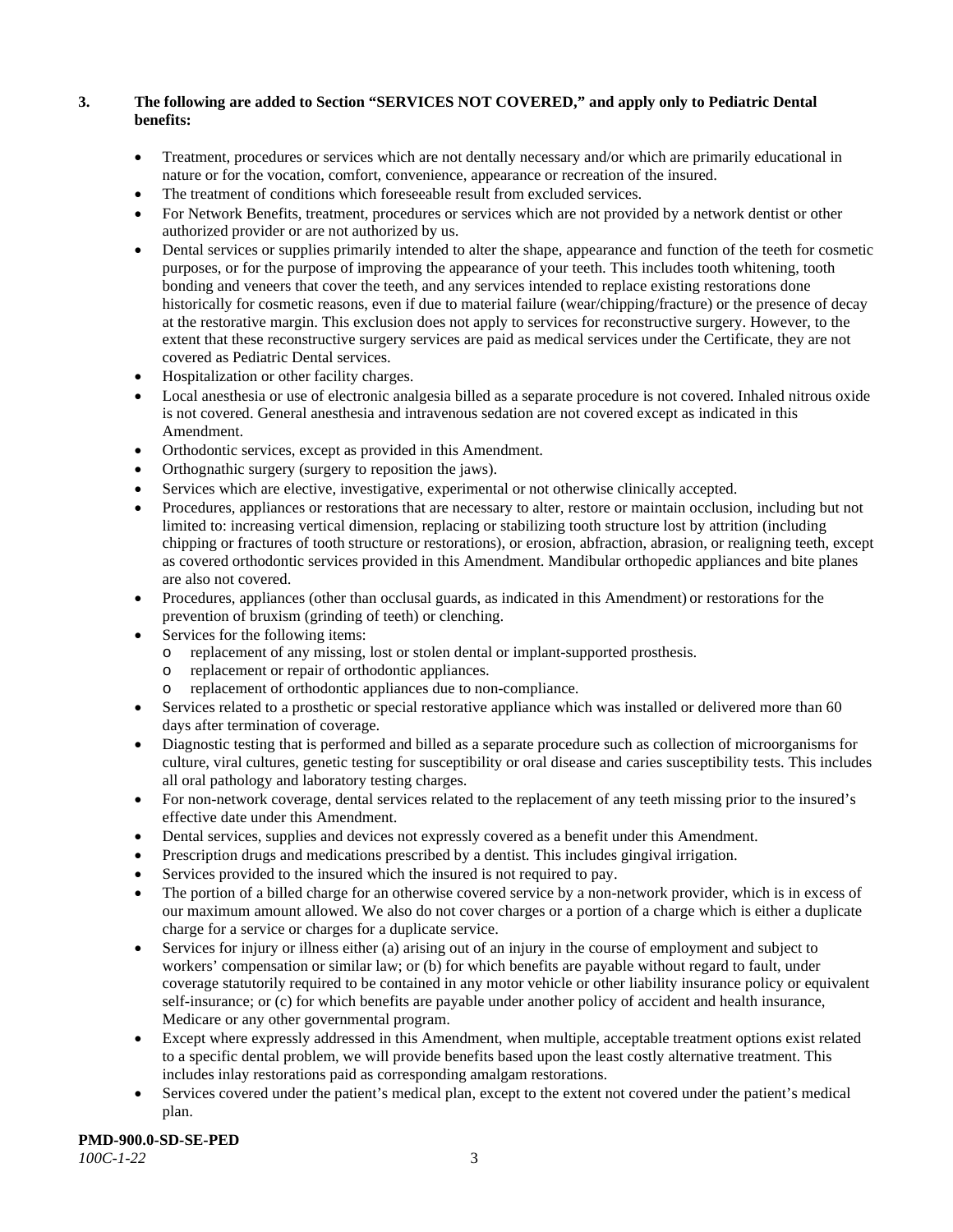- Additional charges for office visits that occur after regularly scheduled hours, missed appointments or appointments cancelled on short notice.
- Onlays, veneers or partial crowns fabricated from extraorally cured composite resin or porcelain.
- Periodontal splinting.
- Athletic mouthguards.
- Charges for infection control, sterilization and waste disposal.
- Charges for sales tax.
- Treatment, procedures, or services or drugs which are provided when you are not covered under this Amendment.
- Cone beam CT capture and interpretation.
- Harvest of bone for use in autogenous grafting procedure.
- Charges for maxillofacial prosthetics.
- Charges for case presentations for treatment planning or behavioral management.
- Charges for enamel microabrasion, odontoplasty and pulpal regeneration.
- Charges for surgical procedures for isolation of a tooth with a rubber dam.
- Non-intravenous conscious sedation and drugs to treat anxiety or pain.
- Charges for endodontic endosseous implants.
- Charges for intentional reimplantation (including necessary splinting).
- Charges for canal preparation and fitting of preformed dowel or post.
- Charges for temporary crowns for fractured teeth.
- Charges for interim or custom abutments for implants.
- Charges for rebonding, recementing and repair of fixed retainers.
- Charges for surgical placement of a temporary anchorage device.
- Charges for autogenous or nonautogenous osseous, osteoperiosteal or cartilage graft of the mandible or maxilla.
- Charges for anatomical crown exposure.
- Interim prostheses.
- Connector bars, stress breakers and precision attachments.
- Provisional pontics, crowns and retainer crowns.
- Copings.
- Oral hygiene instruction.
- Removal of fixed space maintainers.
- Hospital, home and extended care facility visits by dental providers.
- Gold foil restorations.
- Treatment for correction of malocclusion of teeth and associated dental and facial disharmonies, and posttreatment retainers, when treatment is not medically necessary.
- Maxillofacial MRI, maxillofacial ultrasound and sialoendoscopy capture and interpretation.
- Post processing of image or image sets.
- Caries risk assessment and documentation.
- Charges for unspecified procedures.
- Charges for the placement of a restorative foundation for an indirect restoration.
- Charges for periradicular services and bone grafts or other material used in conjunction with periradicular surgery.
- Non-dental administrative fees and charges including, but not limited to dental record preparation, and interest charges.
- Services related to the diagnosis and treatment of Temporomandibular Joint Dysfunction (TMD).
- Services associated with non-covered services.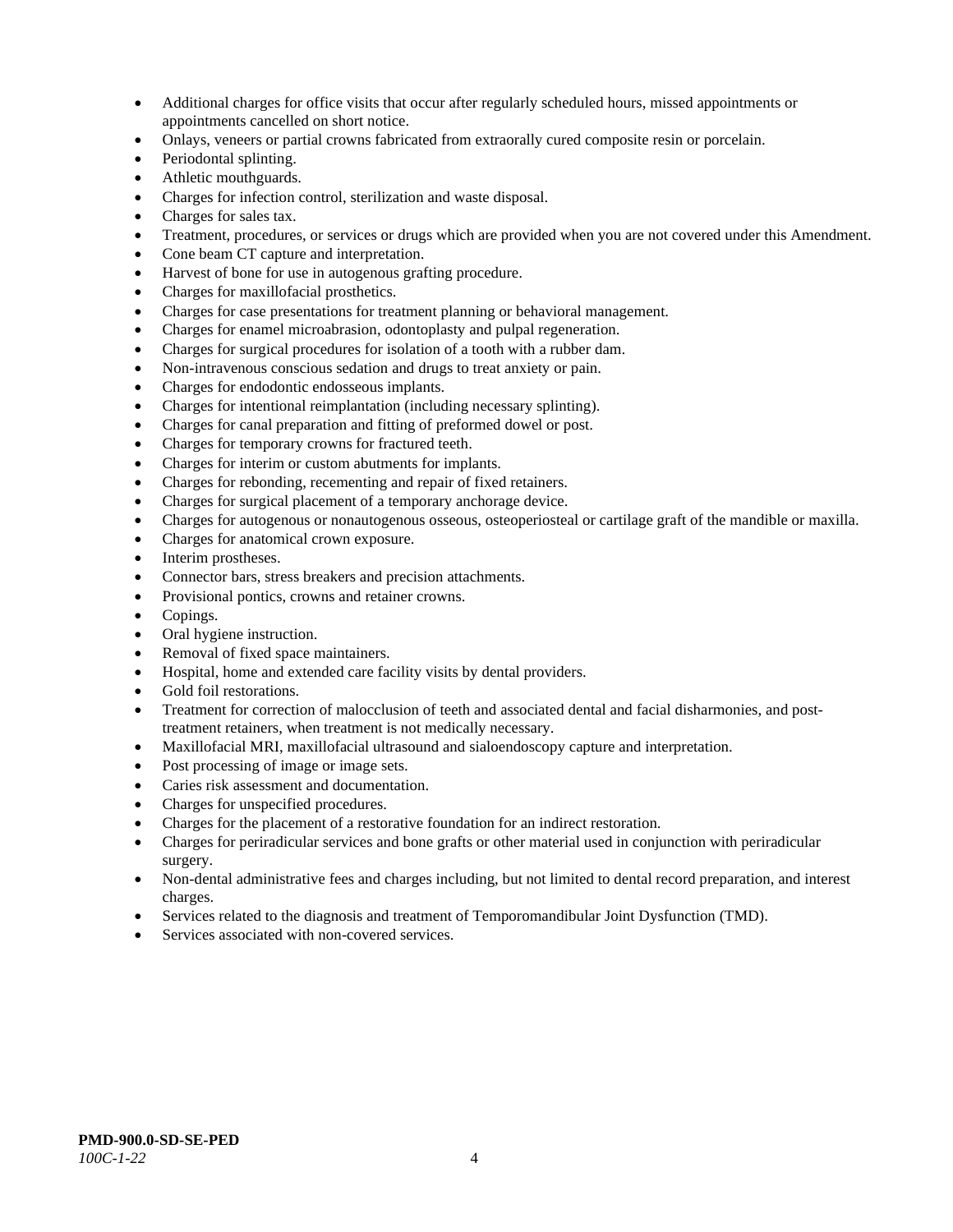#### **4. The Benefits Chart is expanded to include the following:**

# **Pediatric Dental Benefits Chart**

**The Certificate covers Preventive and Diagnostic Services, Basic, Special, Prosthetic and medically necessary Orthodontia Services only, for insureds under age 19.**

**HealthPartners Insurance Company agrees to cover the dental services described below. This Benefits Chart describes the level of payment that applies for each of the covered services. To be covered, dental services or items described below must be medically or dentally necessary. The date of service must be while you are enrolled in the plan.**

**Coverage for eligible services is subject to the exclusions, limitations and other conditions of this Amendment and the Certificate. See item 3. of this Amendment for additional information about exclusions.**

**This dental plan allows you to choose, at any time, dentists within the dental network (Network Benefits), or dentists outside of the network (Non-Network Benefits).**

**The amount that we pay for covered services is listed below. The insured is responsible for the specified dollar amount and/or percentage of charges that we do not pay. Coverage may vary according to your network selection.**

**Benefits are underwritten by HealthPartners Insurance Company.**

**When you use Non-Network providers, benefits are substantially reduced and you will likely incur significantly higher out-of-pocket expenses. A Non-Network provider does not usually have an agreement with HealthPartners Insurance Company to provide services at a discounted fee. In addition, Non-Network Benefits are restricted to the usual and customary amount under the definition of "Charge." The usual and customary amount can be significantly lower than a Non-Network provider's billed charges. If the Non-Network provider's billed charges are over the usual and customary amount, you pay the difference, in addition to any required deductible, copayment and/or coinsurance, and these charges do not apply to the out-of-pocket limit.**

**This plan is subject to plan and benefit changes required to maintain compliance with federal and state law. This includes, but is not limited to, benefit changes required to maintain a certain actuarial value or metal level. We may also change your deductible, coinsurance and out-of-pocket limit values on an annual basis to reflect cost of living increases.**

#### **These definitions apply to this Amendment.**

| <b>Calendar Year:</b> | This is the 12-month period beginning 12:01 A.M. Central Time, on January 1, and<br>ending 12:00 A.M. Central Time of the next following December 31.                                                                                                                                                                                                                                                                                                                                                                                                                                                                 |
|-----------------------|-----------------------------------------------------------------------------------------------------------------------------------------------------------------------------------------------------------------------------------------------------------------------------------------------------------------------------------------------------------------------------------------------------------------------------------------------------------------------------------------------------------------------------------------------------------------------------------------------------------------------|
| <b>Charge:</b>        | For covered services delivered by network providers, this is the provider's discounted<br>charge for a given dental/surgical service, procedure or item, which network providers<br>have agreed to accept as payment in full.                                                                                                                                                                                                                                                                                                                                                                                         |
|                       | For covered services delivered by non-network providers, this is the provider's charge<br>for a given dental/surgical service, procedure or item, up to our maximum amount<br>allowed for that service, procedure or item.                                                                                                                                                                                                                                                                                                                                                                                            |
|                       | Our maximum amount allowed is based on the usual and customary charge for a given<br>dental/surgical service, procedure or item. It is consistent with the charge of other<br>providers of a given service or item in the same region. You must pay for any charges<br>above the maximum amount allowed, and they do not apply to the out-of-pocket limit.                                                                                                                                                                                                                                                            |
|                       | To be covered, a charge must be incurred on or after the insured's effective date and<br>on or before the termination date. For network provider charges, the amount of the<br>copayment or coinsurance, or the amount applied to any deductible, is based on the<br>agreed fee applicable to the network provider, or a reasonable estimate of the cost<br>according to a fee schedule equivalent. For non-network provider charges, the amount<br>considered as a copayment or coinsurance, or the amount applied to any deductible, is<br>based on the lesser of the billed charge and our maximum amount allowed. |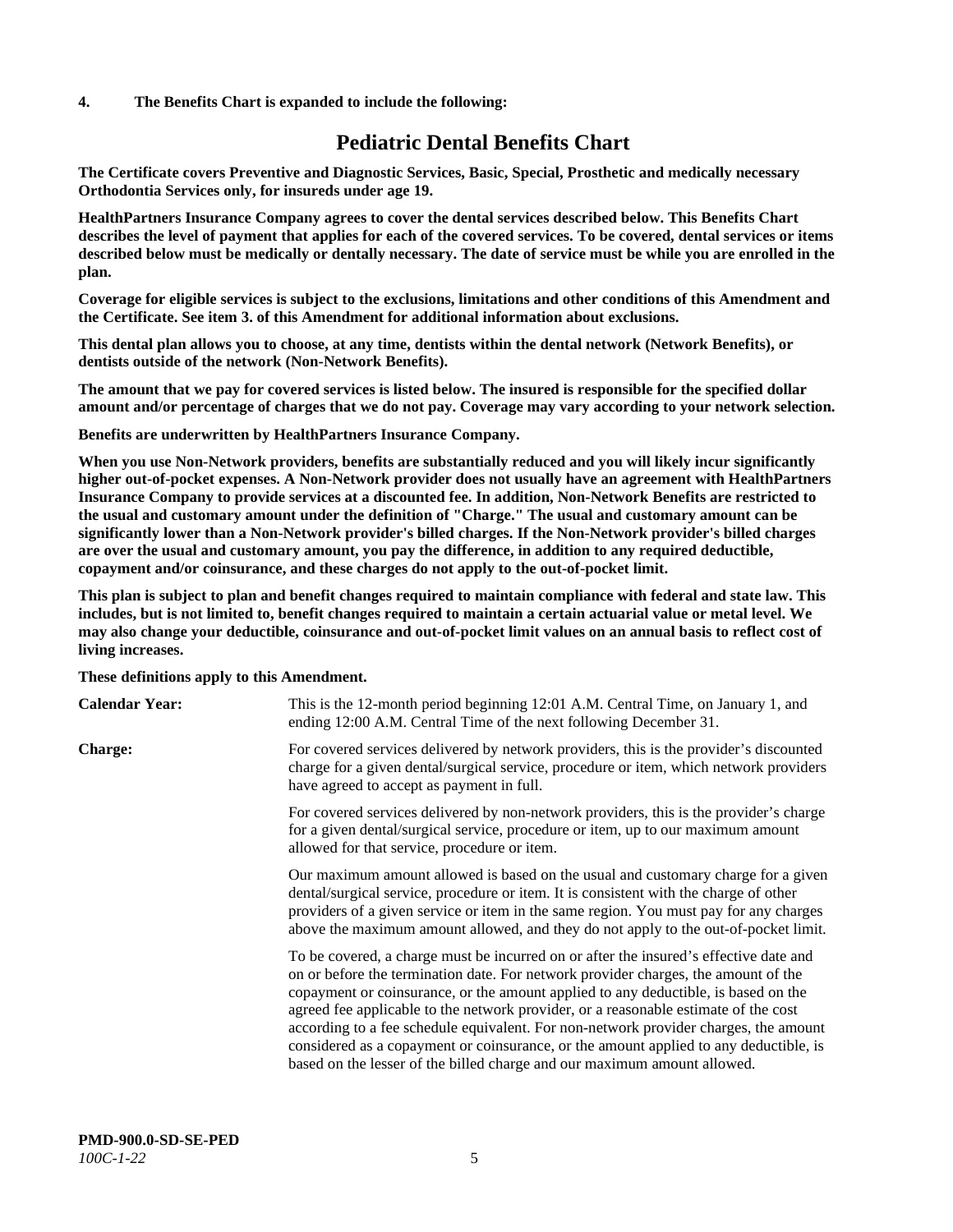| The specified dollar amount, or percentage, of charges incurred for covered services,<br>which we do not pay, but which an insured must pay, each time an insured receives<br>certain dental services, procedures or items. Our payment for those covered services or<br>items begins after the copayment or coinsurance is satisfied. Covered services or items<br>requiring a copayment or coinsurance are specified in this Benefits Chart. For network<br>provider charges, the amount considered as a copayment or coinsurance is based on<br>the agreed fee applicable to the network provider, or a reasonable estimate of the cost<br>according to a fee schedule equivalent. For non-network provider charges, the amount<br>considered as a copayment or coinsurance is based on the lesser of the billed charge<br>and our maximum amount allowed. A copayment or coinsurance is due at the time a<br>service is rendered, or when billed by the provider.                                                                                                                                                                                   |
|---------------------------------------------------------------------------------------------------------------------------------------------------------------------------------------------------------------------------------------------------------------------------------------------------------------------------------------------------------------------------------------------------------------------------------------------------------------------------------------------------------------------------------------------------------------------------------------------------------------------------------------------------------------------------------------------------------------------------------------------------------------------------------------------------------------------------------------------------------------------------------------------------------------------------------------------------------------------------------------------------------------------------------------------------------------------------------------------------------------------------------------------------------|
| The specified dollar amount of charges incurred for covered services, which we do not<br>pay, but an insured or a family has to pay first in a calendar year. Our payment for<br>those services or items begins after any deductible is satisfied. Your plan has an<br>embedded deductible. This means once an insured meets the individual deductible, the<br>plan begins paying benefits for that person. If two or more members of the family meet<br>the family deductible, the plan begins paying benefits for all members of the family,<br>regardless of whether each insured has met the individual deductible. However, an<br>insured may not contribute more than the individual deductible towards the family<br>deductible. The amount of the charges that apply to any deductible are based on (1) the<br>agreed fee applicable to the network provider, or a reasonable estimate of the cost<br>according to a fee schedule equivalent; or (2) the lesser of the billed charge and our<br>maximum amount allowed for the non-network provider. This Benefits Chart indicates<br>which covered services are not subject to the deductible. |
| You pay any specified copayments/coinsurance and deductibles applicable for<br>particular services, subject to the out-of-pocket limit described below. These amounts<br>are in addition to the monthly premium payments.                                                                                                                                                                                                                                                                                                                                                                                                                                                                                                                                                                                                                                                                                                                                                                                                                                                                                                                               |
| You pay any copayments/coinsurance and deductibles for covered services, to the individual<br>or family out-of-pocket limit. Thereafter we cover 100% of charges incurred for all other<br>covered services, for the rest of the calendar year. You pay amounts greater than the out-of-<br>pocket limits if any benefit maximums are exceeded.                                                                                                                                                                                                                                                                                                                                                                                                                                                                                                                                                                                                                                                                                                                                                                                                         |
| Non-Network Benefits above the maximum amount allowed (see definition of "charge"<br>above) do not apply to the out-of-pocket limit.                                                                                                                                                                                                                                                                                                                                                                                                                                                                                                                                                                                                                                                                                                                                                                                                                                                                                                                                                                                                                    |
| You are responsible to keep track of the out-of-pocket expenses. Contact Member Services<br>for assistance in determining the amount paid by the insured for specific eligible services<br>received. Claims for reimbursement under the out-of-pocket limit provisions are subject to<br>the same time limits and provisions described under the "Claims Provisions" section of the<br>Certificate.                                                                                                                                                                                                                                                                                                                                                                                                                                                                                                                                                                                                                                                                                                                                                     |
|                                                                                                                                                                                                                                                                                                                                                                                                                                                                                                                                                                                                                                                                                                                                                                                                                                                                                                                                                                                                                                                                                                                                                         |

**Limits shown below are combined under your Network Benefits and Non-Network Benefits.**

# **Individual Calendar Year Deductible**

| <b>Network Benefits</b>                                                                    | <b>Non-Network Benefits</b>                                                                    |
|--------------------------------------------------------------------------------------------|------------------------------------------------------------------------------------------------|
| See your Network Benefits individual deductible<br>under your Medical Plan Benefits Chart. | See your Non-Network Benefits individual<br>deductible under your Medical Plan Benefits Chart. |

# **Family Calendar Year Deductible**

| <b>Network Benefits</b>                           | <b>Non-Network Benefits</b>                     |
|---------------------------------------------------|-------------------------------------------------|
| See your Network Benefits family deductible under | See your Non-Network Benefits family deductible |
| vour Medical Plan Benefits Chart.                 | under your Medical Plan Benefits Chart.         |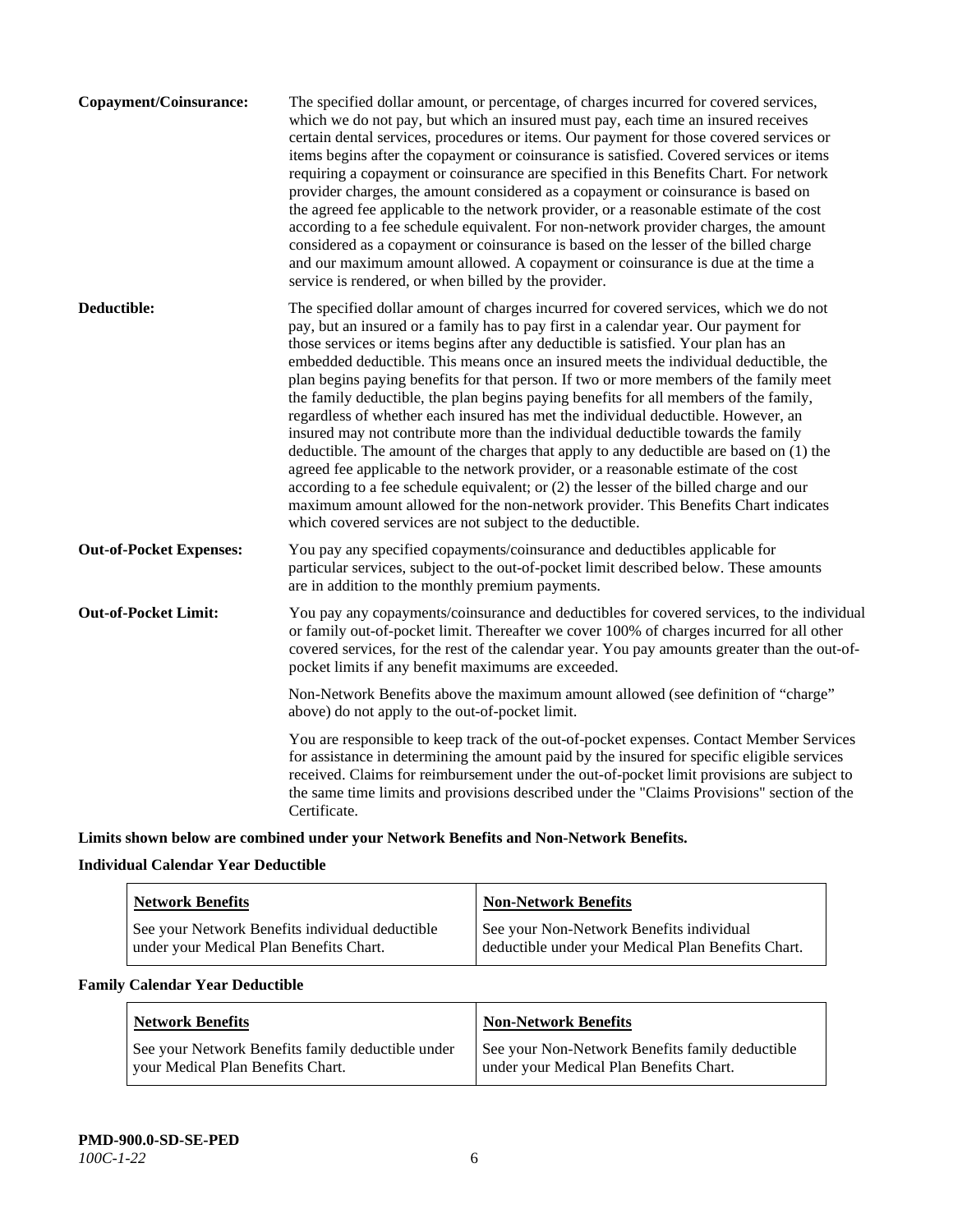| <b>Network Benefits</b>                       | <b>Non-Network Benefits</b>                 |
|-----------------------------------------------|---------------------------------------------|
| See your Network Benefits individual out-of-  | See your Non-Network Benefits individual    |
| pocket limit under your Medical Plan Benefits | out-of-pocket limit under your Medical Plan |
| Chart.                                        | Benefits Chart.                             |

#### **Family Calendar Year Out-of-Pocket Limit**

| <b>Network Benefits</b>                       | <b>Non-Network Benefits</b>                   |
|-----------------------------------------------|-----------------------------------------------|
| See your Network Benefits family out-of-      | See your Non-Network Benefits family out-of-  |
| pocket limit under your Medical Plan Benefits | pocket limit under your Medical Plan Benefits |
| Chart.                                        | Chart.                                        |

# **PREVENTIVE AND DIAGNOSTIC SERVICES**

### **Covered Services:**

We cover the following preventive and diagnostic services, with certain limitations which are listed below. For this category, deductible does not apply to Network Benefits.

- **Routine dental care examinations for new and existing patients** limited to twice each calendar year.
- **Dental cleaning (prophylaxis or periodontal maintenance cleaning)** limited to twice each calendar year.
- **Professionally applied topical fluoride (other than silver diamine fluoride)** limited to twice each calendar year.
- **Silver diamine fluoride** limited to twice per tooth each calendar year.
- **Pit and Fissure sealant application and preventive resin restoration** limited to one application per tooth per 36 month period, for unrestored permanent molars.
- **Bitewing x-rays** limited to twice each calendar year.
- **Full mouth or panoramic x-rays** limited to once every sixty months.
- **Other x-rays, except as provided in connection with orthodontic diagnostic procedures and treatment.**
- **Space maintainers (fixed or removable appliances designed to prevent adjacent and opposing teeth from moving)** for lost primary teeth.
- **Evaluations that are not routine and periodic, including: problem-focused evaluations (either limited or detailed and extensive), periodontal evaluations, and evaluations for insureds under the age of 3 which include counseling with the primary caregiver.**
- **Screening or assessments of a patient** limited to twice each calendar year.

| <b>Network Benefits</b>       | <b>Non-Network Benefits</b>  |
|-------------------------------|------------------------------|
| 100% of the charges incurred. | 50% of the charges incurred. |

- Diagnostic testing that is performed and billed as a separate procedure such as collection of microorganisms for culture, viral cultures, genetic testing for susceptibility or oral disease and caries susceptibility tests. This includes all oral pathology and laboratory testing charges.
- Additional charges for office visits that occur after regularly scheduled hours, office visits for observation, missed appointments or appointments cancelled on short notice.
- Cone beam CT capture and interpretation.
- Oral hygiene instruction.
- Removal of fixed space maintainers.
- Hospital, home and extended care facility visits by dental providers.
- Maxillofacial MRI, maxillofacial ultrasound and sialoendoscopy capture and interpretation.
- Post processing of image or image sets.
- Caries risk assessment and documentation.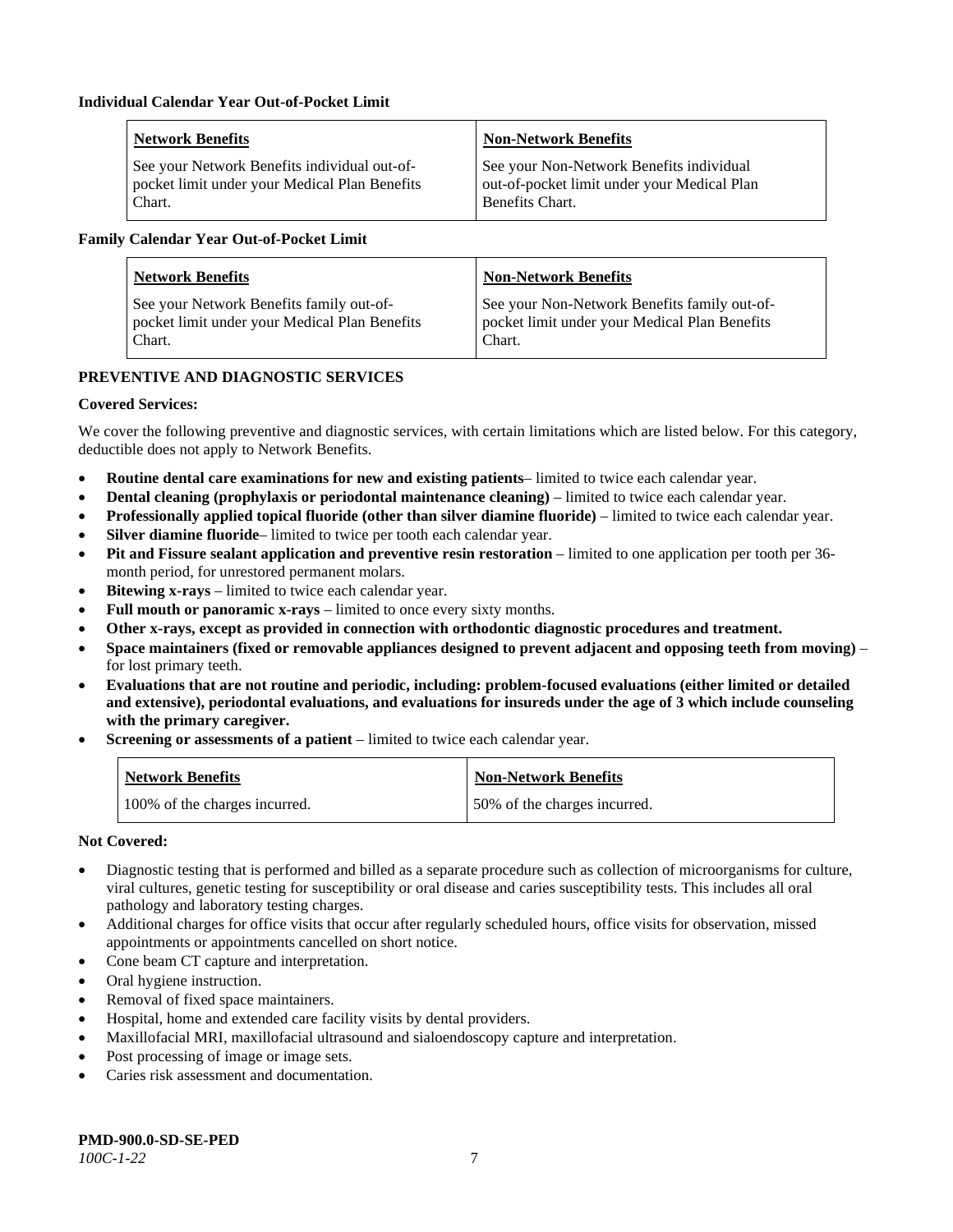- Charges for unspecified procedures.
- See "Services Not Covered" in item 3. of this Amendment.

### **BASIC SERVICES**

#### **Covered Services:**

We cover the following services:

- **Consultations.**
- **Emergency treatment for relief of pain.**
- **Regular restorative services (fillings) other than posterior composites.** Restorations using customary restorative materials and stainless steel crowns are covered, when dentally necessary due to loss of tooth structure as a result of tooth decay or fracture.
- **Regular restorative services (fillings) - posterior composites (white fillings on bicuspids and molars).** Restorations using customary restorative materials and preventive resin restorations are covered, when dentally necessary due to loss of tooth structure as a result of tooth decay or fracture.
- **Oral Surgery – surgical and non-surgical extraction for the restoration of dental function.** Services include, but are not limited to, removal of impacted teeth, incision or drainage of abscesses and removal of exostosis. General anesthesia or intravenous sedation is covered, when dentally necessary, when provided by the attending dentist in a dental office setting and required to perform a covered dental procedure.
- **Periodontics (Gum Disease)** limited to once every 24 months for non-surgical treatment and once every 36 months for surgical treatment.
- **Endodontics.**

| <b>Network Benefits</b>       | <b>Non-Network Benefits</b>  |
|-------------------------------|------------------------------|
| 100% of the charges incurred. | 50% of the charges incurred. |

#### **Limitations:**

• Collection and application of autologous blood concentrate product is limited to once every 36 months.

- Periodontal splinting.
- Orthognathic surgery (surgery to reposition the jaws).
- Harvest of bone for use in autogenous grafting procedure.
- Charges for surgical procedures for isolation of a tooth with a rubber dam.
- Non-intravenous conscious sedation, and drugs to treat anxiety or pain.
- Charges for endodontic endosseous implants.
- Charges for intentional reimplantation (including necessary splinting).
- Charges for canal preparation and fitting of preformed dowel or post.
- Charges for temporary crowns for fractured teeth.
- Charges for surgical placement of a temporary anchorage device.
- Charges for autogenous or nonautogenous osseous, osteoperiosteal or cartilage graft of the mandible or maxilla.
- Charges for anatomical crown exposure.
- Charges for the placement of a restorative foundation for an indirect restoration.
- Charges for periradicular services and bone grafts or other material used in conjunction with periradicular surgery.
- Charges for unspecified procedures.
- See "Services Not Covered" in item 3. of this Amendment.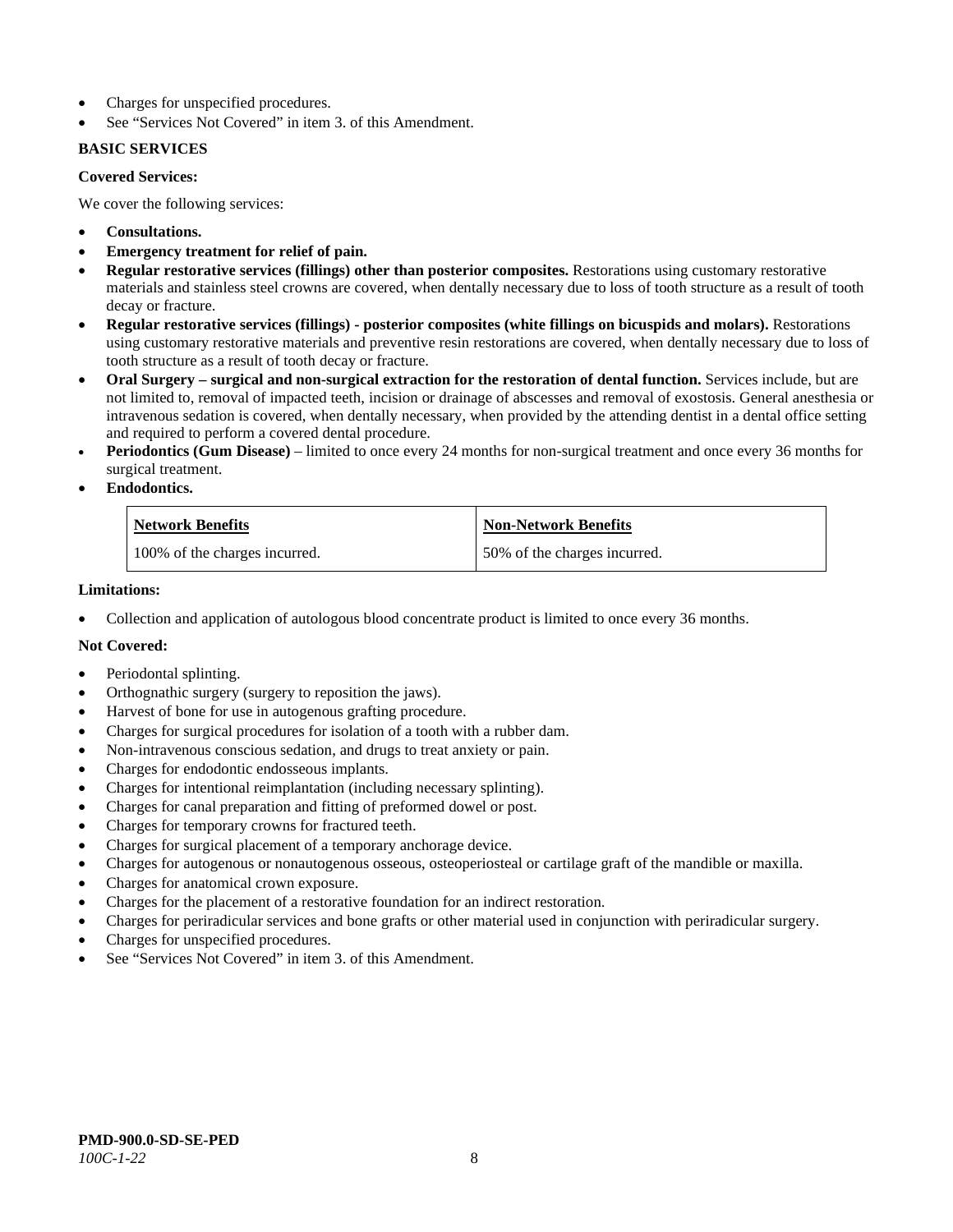### **SPECIAL SERVICES**

#### **Covered Services:**

We cover the following services:

- **Special Restorative Care** extraorally fabricated or cast restorations (crowns, onlays) are covered when teeth cannot be restored with customary restorative material and when dentally necessary due to the loss of tooth structure as a result of tooth decay or fracture. If a tooth can be restored with a customary restorative material, but an onlay, crown, jacket, indirect composite or porcelain/ceramic restoration is selected, benefits will be calculated using the charge appropriate to the equivalent customary restorative material.
- **Repair or recementing of crowns, inlays and onlays.**

| <b>Network Benefits</b>       | <b>Non-Network Benefits</b>  |
|-------------------------------|------------------------------|
| 100% of the charges incurred. | 50% of the charges incurred. |

**Limitations:**

• Benefit for the replacement of a crown or onlay will be provided only after a five year period measured from the date on which the procedure was last provided, whether under this Amendment or not.

### **Not Covered:**

- Gold foil restorations.
- Onlays, veneers or partial crowns fabricated from extraorally cured composite resin or porcelain.
- Charges for unspecified procedures.
- See "Services Not Covered" in item 3. of this Amendment.

# **PROSTHETIC SERVICES**

#### **Covered Services:**

We cover the following services:

- **Bridges** initial installation of fixed bridgework to replace missing teeth, replacement of an existing fixed bridgework by a new bridgework, the addition of teeth to an existing bridgework, and repair or recementing of bridgework are covered. A given prosthetic appliance for the purpose of replacing an existing appliance will be provided when satisfactory evidence is presented that the new prosthetic appliance is required to replace one or more teeth extracted after the existing bridgework was installed.
- **Dentures** initial installation of full removable dentures to replace missing teeth and adjacent structures and adjustments during the six-month period following installation are covered. If a satisfactory result can be achieved through the utilization of standard procedures and materials but a personalized appliance is selected, or one which involves specialized techniques, the charges appropriate to the least costly appliance are covered. Replacement of an existing full removable denture by a new denture is covered. A given prosthetic appliance for the purpose of replacing an existing appliance will be provided when satisfactory evidence is presented that the new prosthetic appliance is required to replace one or more teeth extracted after the existing denture was installed. Repair of dentures, or relining or rebasing of dentures more than six months after installation of an initial or replacement denture are covered.
- **Partial Dentures** Surveyed crowns which are not restorative but which are dentally necessary to facilitate the placement of a removable partial denture are covered. Initial installation of partial removable dentures to replace missing teeth and adjacent structures and adjustments during the six-month period following installation are covered. If a satisfactory result can be achieved by a standard cast chrome or acrylic partial denture, but a more complicated design is selected, the charges appropriate to the least costly appliance are covered. Replacement of an existing partial denture by a new denture, or the addition of teeth to an existing partial removable denture is covered. A given prosthetic appliance for the purpose of replacing an existing appliance will be provided when satisfactory evidence is presented that the new prosthetic appliance is required to replace one or more teeth extracted after the existing denture was installed. Repair of dentures, or relining or rebasing of dentures more than six months after installation of an initial or replacement denture are covered.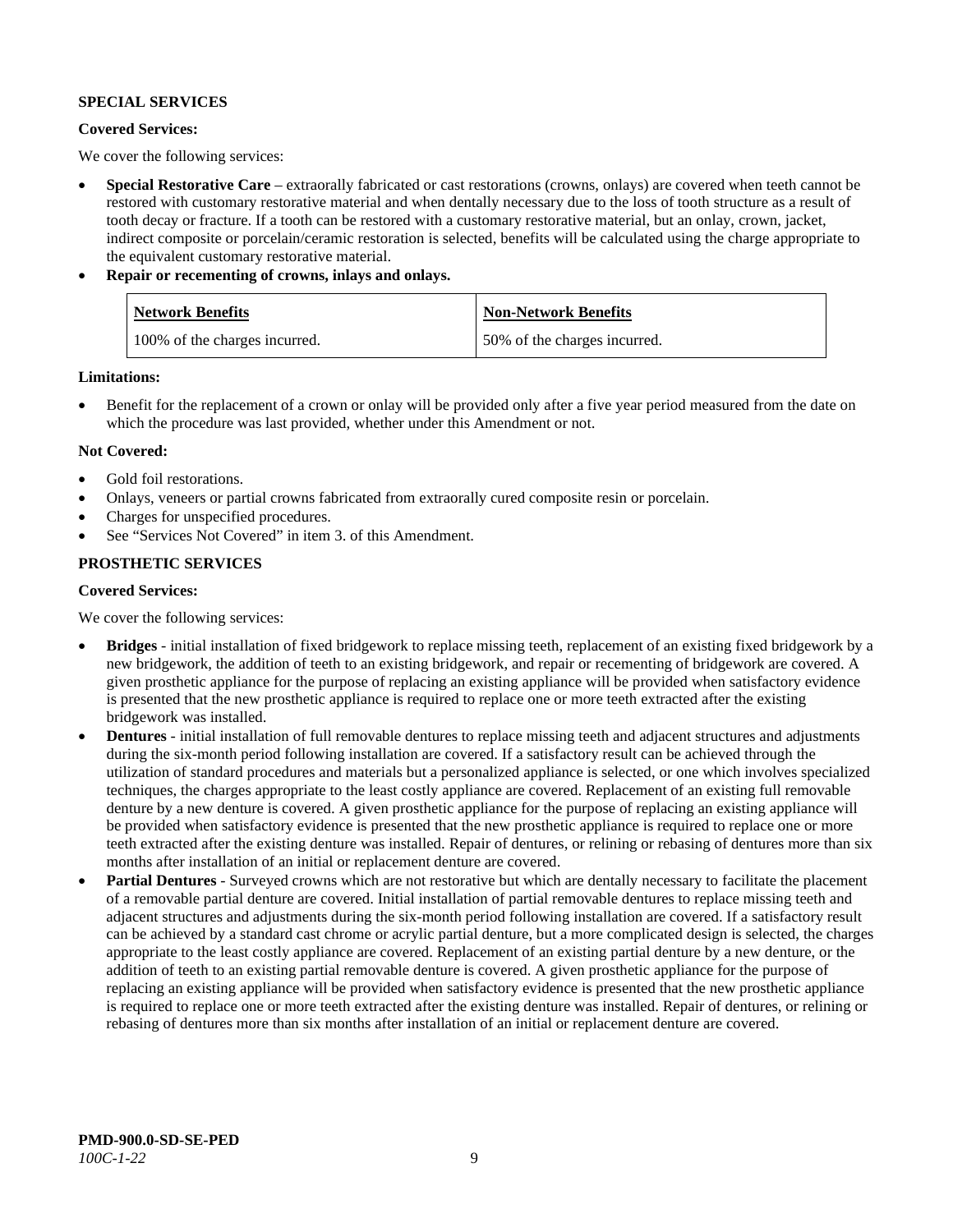- **Occlusal guards** occlusal guards for the treatment of bruxism are covered, including repair and relining of occlusal guards.
- **Tissue Conditioning.**

| <b>Network Benefits</b>       | <b>Non-Network Benefits</b>  |
|-------------------------------|------------------------------|
| 100% of the charges incurred. | 50% of the charges incurred. |

#### **Limitations:**

- Benefit for replacement of a prosthetic appliance will be provided only (a) if the existing appliance cannot be made serviceable, and (b) after a 5 year period measured from the date on which it was installed, whether under this Amendment or not.
- Occlusal guards are limited to one every 12 months, for insureds age 13 or older.

#### **Not Covered:**

- Services for replacement of any missing, lost or stolen dental or implant-supported prosthesis.
- Services related to a prosthetic appliance which was installed or delivered more than 60 days after termination of coverage. Interim prostheses.
- Connector bars, stress breakers and precision attachments.
- Provisional pontics, crowns and retainer crowns.
- Copings.
- Charges for unspecified procedures.
- See "Services Not Covered" in item 3. of this Amendment.

### **DENTAL IMPLANT SERVICES**

#### **Covered Services:**

#### We cover, **if dentally necessary**:

- the surgical placement of an implant body to replace missing teeth;
- removal and replacement of an implant body that is not serviceable and cannot be repaired after a period of at least five years from the date that the implant body was initially placed;
- initial installation of implant-supported prosthesis (crowns, bridgework and dentures) to replace missing teeth;
- replacement of an existing implant-supported prosthesis by a new implant-supported prosthesis, or the addition of teeth to an existing implant-supported prosthesis. We will replace an existing implant-supported prosthesis when satisfactory evidence is presented that (a) the new implant-supported prosthesis is required to replace one or more teeth extracted after the existing implant-supported prosthesis was installed, or (b) the existing implant-supported prosthesis cannot be made serviceable;
- repair of implant-supported prosthesis;
- other related implant services.

**Decisions about dental necessity are made by HealthPartners Insurance Company**'**s dental directors, or their designees. If the dental directors or their designees determine that a tooth or an arch can be restored with a standard prosthesis or restoration, no benefits will be allowed for the individual implant or implant procedure. For the second phase of treatment (the prosthodontics phase of placing the implant crown, bridge, denture or partial denture), we will base benefits on the least costly, professionally acceptable alternative treatment.**

| <b>Network Benefits</b>       | <b>Non-Network Benefits</b>  |
|-------------------------------|------------------------------|
| 100% of the charges incurred. | 50% of the charges incurred. |

#### **Limitations:**

• Benefit for replacement of an existing implant-supported prosthesis that cannot be made serviceable will be provided only after a five year period measured from the date that the implant-supported prosthesis was initially placed, whether under this Amendment or not.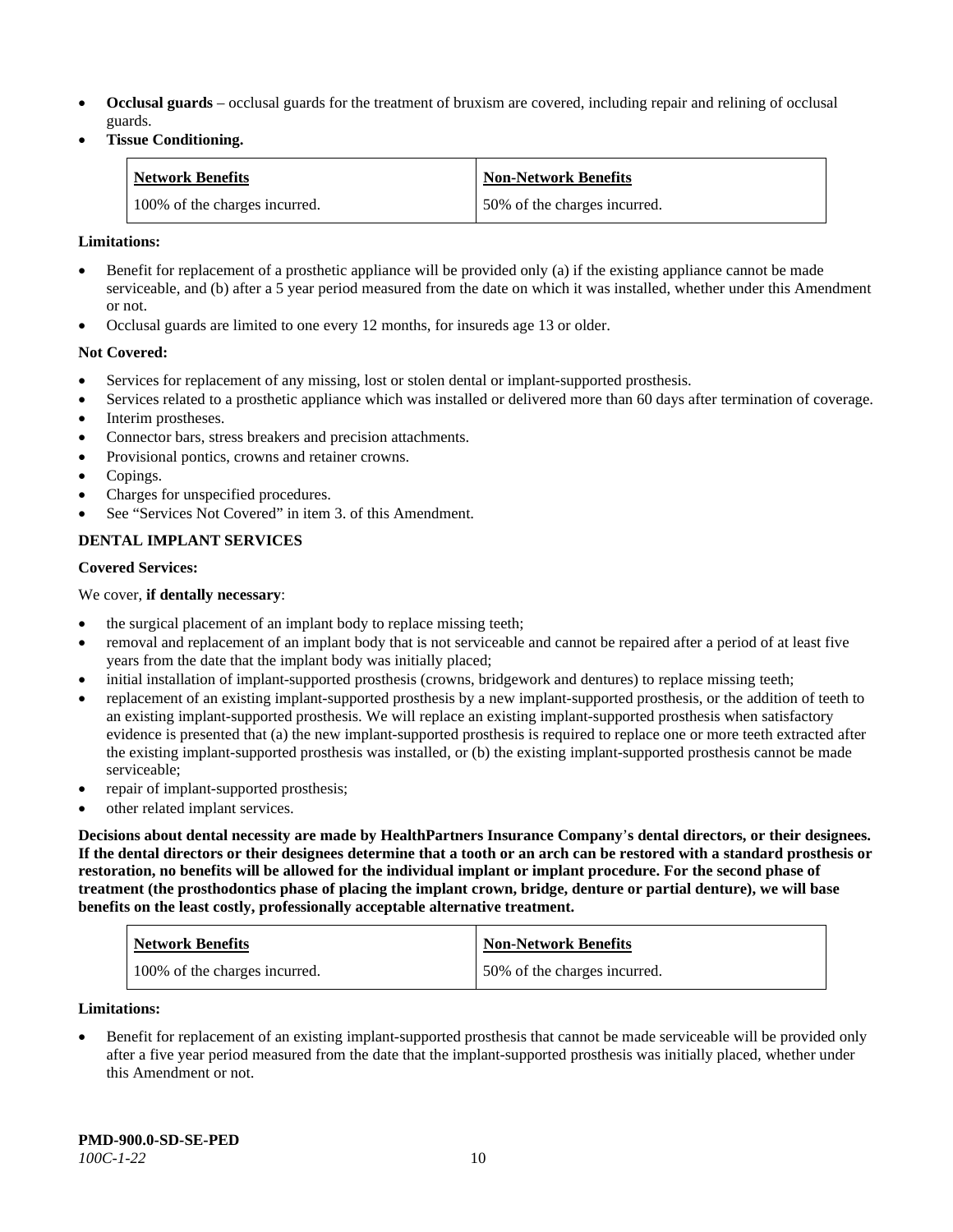- Endosteal implants, surgical placement of an interim implant body, eposteal implants, transolsteal implants (including hardware), implant-supported complete or partial dentures, connecting bars, abutments, implant-supported crowns, and abutment supported retainers are limited to once every 5 years.
- Radiographic/surgical implant indexing is limited to once every 5 years.

# **Not Covered:**

- Charges for interim abutments or custom abutments, including placement.
- Charges for unspecified procedures.
- See "Services Not Covered" in item 3. of this Amendment.

# **EMERGENCY DENTAL CARE SERVICES**

#### **Covered Services:**

We cover emergency dental care provided by network or non-network providers to the same extent as eligible dental services specified above and subject to the same deductibles, coinsurance and maximums.

| <b>Network Benefits</b>                                                                                                                                                             | <b>Non-Network Benefits</b>                                                       |
|-------------------------------------------------------------------------------------------------------------------------------------------------------------------------------------|-----------------------------------------------------------------------------------|
| Coverage level is the same as corresponding Network   Coverage level is the same as corresponding Non-<br>Benefits, depending on the type of service provided,<br>such as fillings. | Network Benefits, depending on the type of service<br>provided, such as fillings. |

#### **Not Covered:**

See "Services Not Covered" in item 3. of this Amendment.

# **CLEFT LIP AND CLEFT PALATE SERVICES**

### **Covered Services For Dependent Children:**

We cover dental services for treatment of cleft lip and cleft palate. Orthodontic treatment of cleft lip and cleft palate will be covered only if it meets the Covered Services criteria under "Orthodontic Services" below.

| <b>Network Benefits</b>                              | <b>Non-Network Benefits</b>                           |
|------------------------------------------------------|-------------------------------------------------------|
| Coverage level is the same as corresponding Network  | Coverage level is the same as corresponding Non-      |
| Benefits, depending on the type of service provided, | Network Benefits, depending on the type of service    |
| such as Basic Services, Special Services or          | provided, such as Basic Services, Special Services or |
| Orthodontic Services, if applicable.                 | Orthodontic Services, if applicable.                  |

#### **Limitations:**

• To the extent that these services are covered under the medical services, they are not covered as Pediatric Dental services.

- Charges for unspecified procedures.
- See "Services Not Covered" in item 3. of this Amendment.